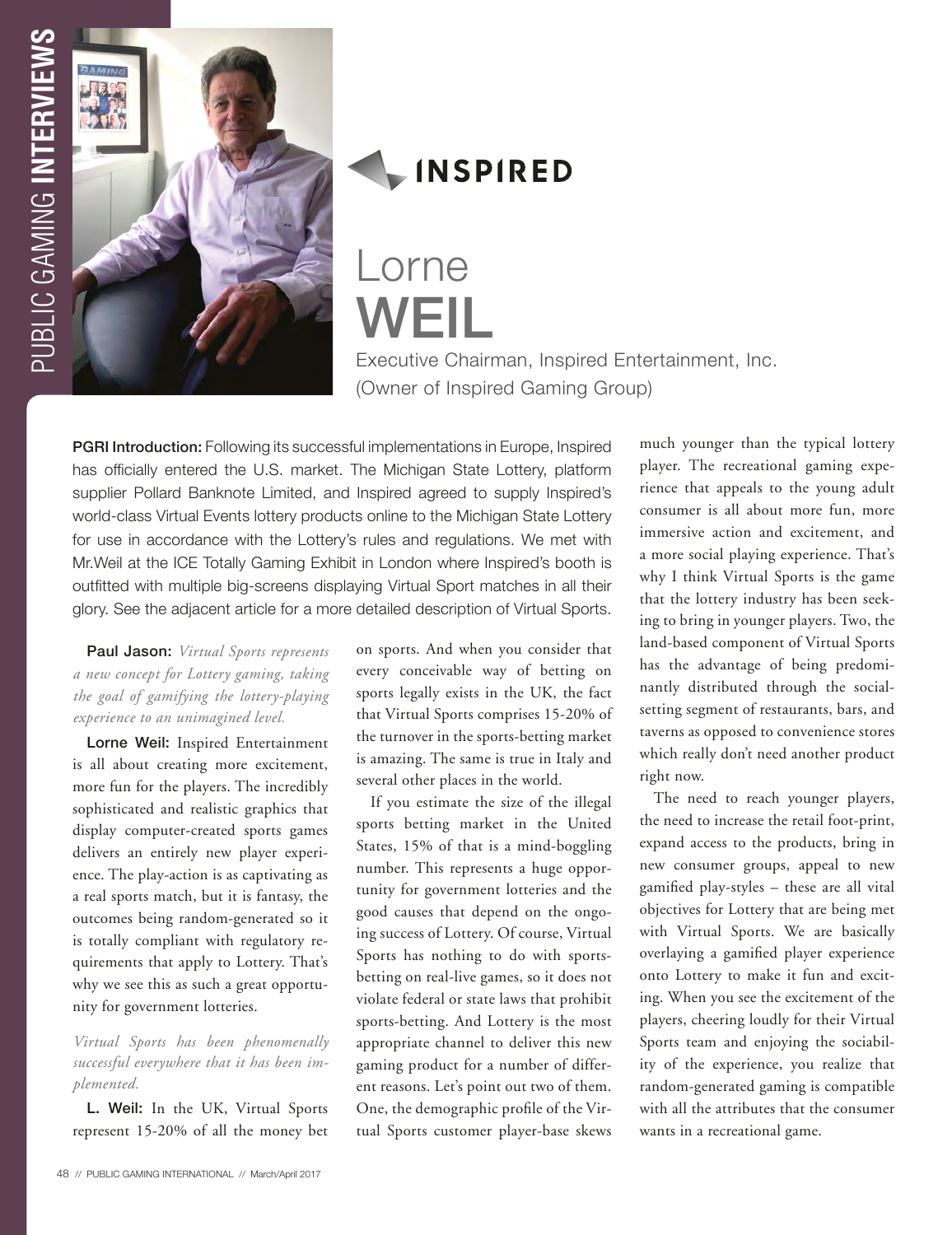# **VIRTUAL SPORTS FOR LOTTERY**

Technology now renders incredibly realistic sporting events on digital media, to the point where it is often hard to differentiate between computer-generated fantasy games and reality. *Virtual Sports* are the gamification of this advance technology - electronic sporting events deployed via desktop computer, mobile, and in retail venues. Ultra-realistic graphics make players feel like they are actually in the stadium, with 'live' commentary accompanying events and adding to the authenticity of the player experience. Inspired Entertainment has even licensed the use of certain brand ambassadors to endorse their premium Virtual Sports products, including NBA Hall of Famer Shaquille O'Neal, who will be the face of all new Rush Basketball.

- Virtual Sports create a form of simulated sports betting, in both a scheduled and on-demand environment, providing a draw and reveal every 3-5 minutes.
- Inspired's Virtual Sports products allow Lottery players the opportunity to buy a ticket for a Virtual Reveal - the reveal itself being the software simulation of a sporting event, such as Soccer, Basketball or Football.
- The Virtual Sports reveal can be presented to players in bricks and mortar retailers, in bars and taverns, on a mobile device, or via a desktop computer.
- *Virtual Sports are the perfect match for Lottery*. The random generated outcome of each event is totally compliant with the game logic that applies to Lottery gaming - the most comparable game construct being Keno.

## **GLOBAL LEADER:**

**INSPIRED** 

Inspired is renowned as the global leader in the supply of Virtual Sports, offering the widest range of sports and numbers games to more than 30,000 retail venues and more than 200 websites in more than 35 countries. Inspired's customers are many of the largest operators in lottery, gaming and betting worldwide and they also supply Virtual Sports and other digital games to Mobile and Online operators in the UK, US (Nevada and New Jersey), Gibraltar and other regulated EU markets.

Inspired's customers together offer millions of Virtual Sports events per day through both land-based, online and mobile platforms, many of them 24 hours per day, 7 days per week, often concurrently within the same location.